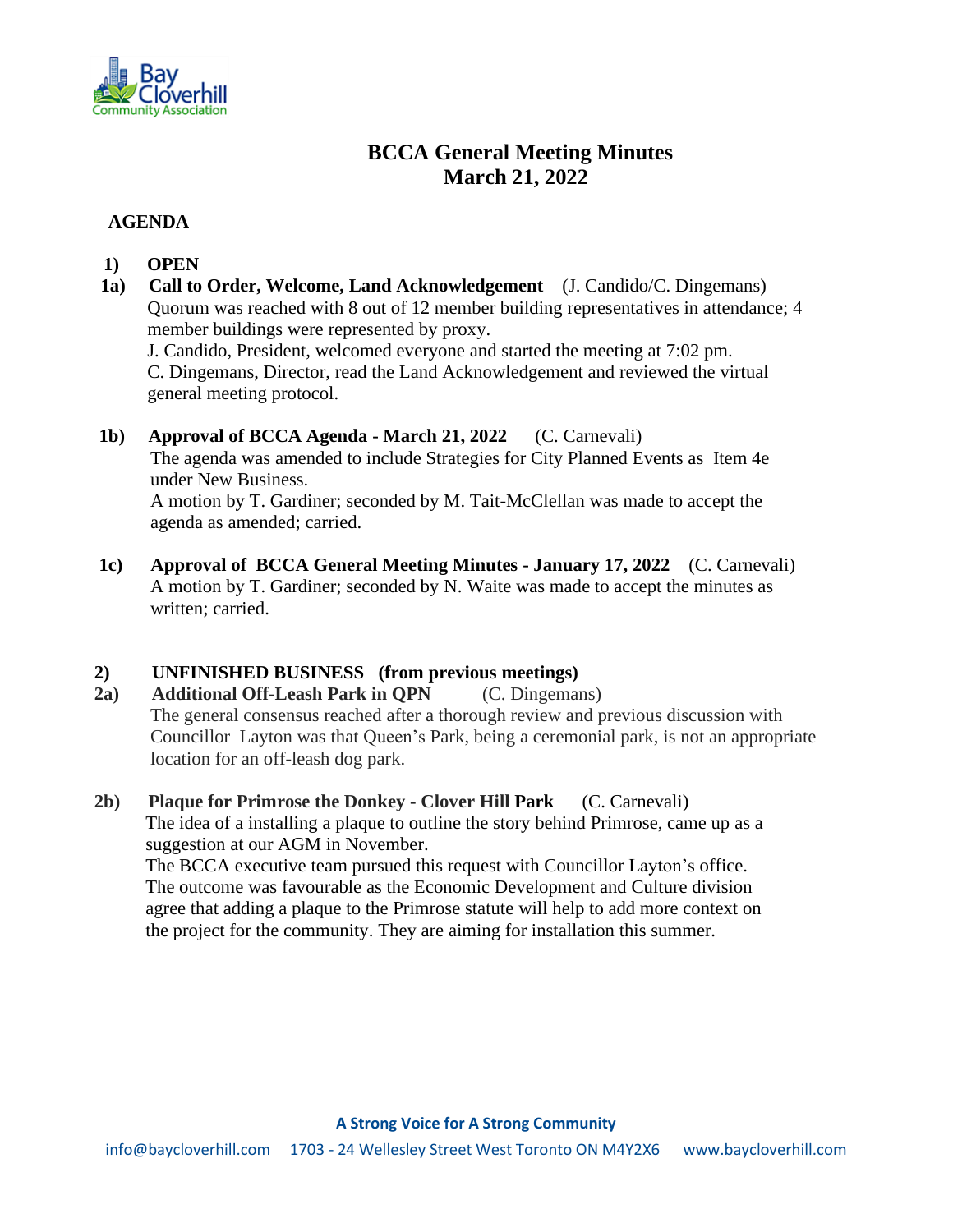# **3) REPORTS**

# **3a) Treasurer's Report** (N. Waite)

 The BCCA finances remain in a healthy positive situation with a \$14,000 balance in our Meridian Credit Union account as of March 2022. 8 member buildings have paid their 2022 fees to date. The others are due later this year.

# **3b) Social Media** (C. Dingemans)

- Face Book has 73 members (3 since January BCCA General Meeting), 135 posts, 1,230 view which is almost 1,000% increase)
- Twitter has 136 followers, March 15<sup>th</sup> Walk Toronto posted about Green Loop
- Website had 314 visits since January BCCAGeneral Meeting-12%, 557 page views 20%, 1.7 pages per visit  $-17\%$ , big increase in activity on March  $14<sup>th</sup>$ , just after meeting notice was sent out

# **3c) BCCA Developments**

**95 St. Joseph Street** (M. Tait-McClellan)

This proposed development is a 39-storey mixed-use senior care living facilities  $\&$ condominium building (i.e.: Seniors Residence on the first 12 stories and the balance as a condo tower).

There are several issues with the proposed development including height, transition from 57 St. Joseph St., massing and setbacks, and the functioning of the east laneway due to its narrow width. The City's Final Report is still outstanding.

K. Holden and M. Tait-McClellan met with the President of the Board at 57 St. Joseph Street to discuss the issues relating to the laneway. There will be a meeting with Daniel's on Friday March  $25<sup>th</sup>$  to further discuss the laneway issue.

# **1075 Bay St.** (K. Holden)

The Re -Zoning Amendment Application ( i.e.: 59 stories, 12 stories commercial, the rest residential) was submitted on October 1, 2021.

Polo 1 submitted an appeal; it was resolved in March of 2022 and withdrawn.

A Site Planning Meeting is yet to be scheduled

The construction phase will not be completed for another 5 years.

# **25 St. Mary Street** (M. Tait-McClellan)/K. Holden)

This new proposed development will replace the current 24 storey rental building with two towers of 59 and 54 stories. There will be over 1,100 units consisting of 273 rental units with the balance of the units as condos.

K. Holden and M. Tait-McClellan met with the consultants for Tenblock regarding their application.

There are several issues with this proposal, namely the height of the east building which will front on St. Nicholas across from the historic cottages on the east side of the street and Inkerman Laneway being only 4.3 meters.

#### **A Strong Voice for A Strong Community**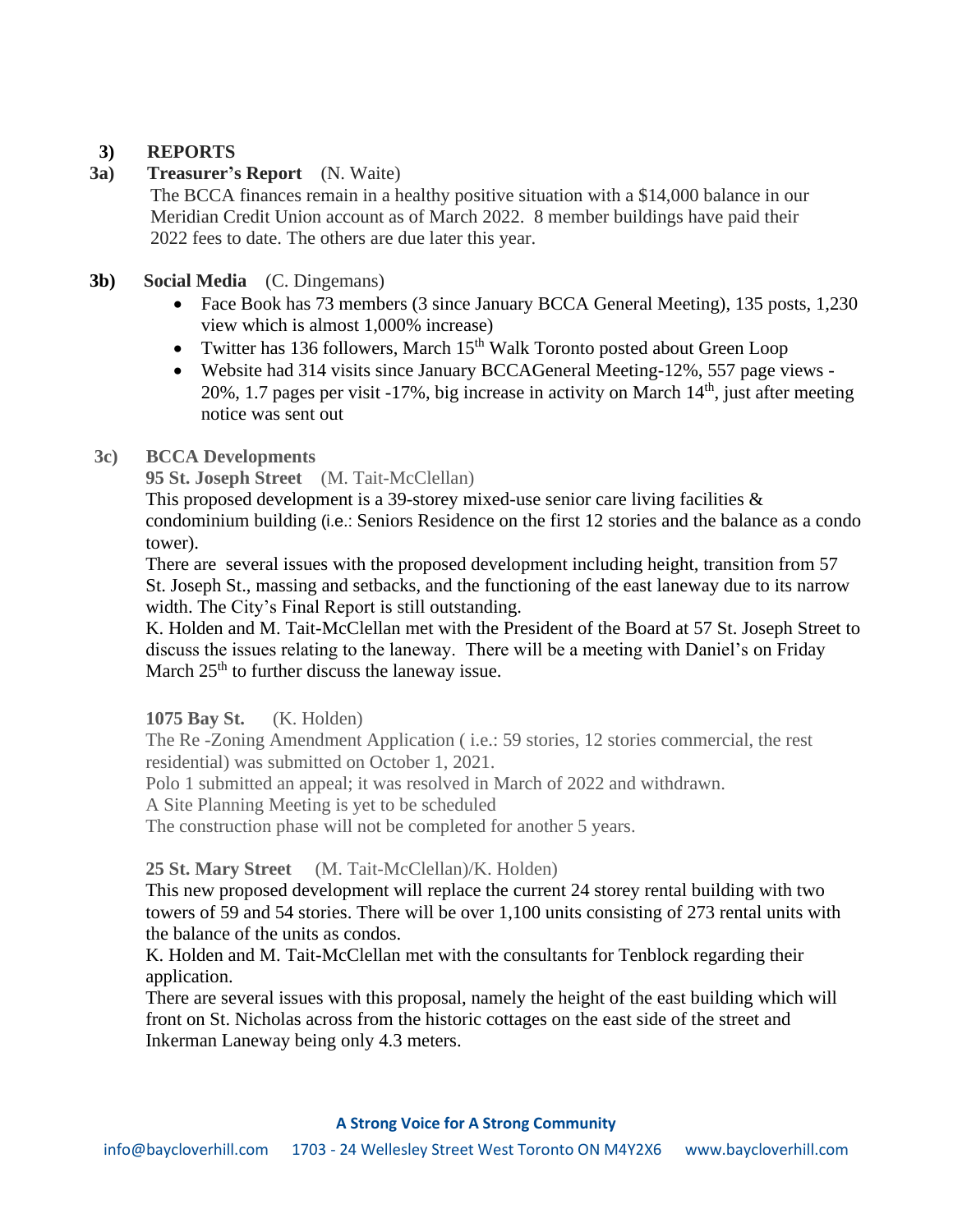There will be a Community Consultation within the next few months. The Councillor also wishes to hold an in-person meeting to better accommodate the residents.

#### **10 St. Mary Street** (C. Carnevali)

 This development was put on hold over the past few years. Castlepoint Numa has now subcontracted this project to Mattamy Homes. They have submitted their Site Plan for a proposed 50 storey mixed-use condominium building. A Working Group Meeting will be scheduled over the next few months.

# **510 Yonge St.** (C. Dingemans)

 This proposed 59 storey condo development will have retail along Yonge St. and 19 rental units. The next Ontario Land Tribunal hearing is scheduled for November; BCCA is registered as Party status, along with the City of Toronto

 Our lawyer is investigating expert witnesses and will be talking to the developer's lawyer.

 **27 Grosvenor St./26 Grenville St**. (J. Candido)

 Demolition of the existing parking garage and previous Coroner's Building will begin this fall.

30% of its units will be designated as affordable rental housing.

# **475 Yonge St.** (C. Dingemans)

This proposed development of 75 and 78 storey condo buildings is adjacent to the BCCA area. A Working Group Meeting was held on March  $2<sup>nd</sup>$ , 2022. The Site Plan Meeting is yet to be scheduled.

 Discussion ensued about the importance of pursuing a boutique hotel replacement component which is in much need in our downtown core to provide lodging, offer conference facilities and to re-instate hotel and hospitality employment.

# **3d) Dr. Lillian McGregor Park** (C. Carnevali)

 Councillor Wong-Tam identified a need for more shrubs and trees, from St. Luke's Lane to the park, during her walkabout with Lanterra and the City in December 2021. It is now in the conveyance process to transfer the land to the City. YMCA, Meridian Credit Union, K9 Couture have all agreed to participate/assist with programming in the park. The Park Opening ceremony is being coordinated by Lanterra, tentatively in April or May 2022.

# **3e) Great White Oak Bench Construction** (K. Holden)

 The initiative, to use the trunk of a 198 year old tree that was cut down, to make a bench, started back in 2019. To date, we have worked through the design and budget process with Robert Jarvis from Just Be Woodsy and Councillor Layton. There will be two back to back 12 foot long benches with huge legs, an arched back and

#### **A Strong Voice for A Strong Community**

info@baycloverhill.com 1703 - 24 Wellesley Street West Toronto ON M4Y2X6 www.baycloverhill.com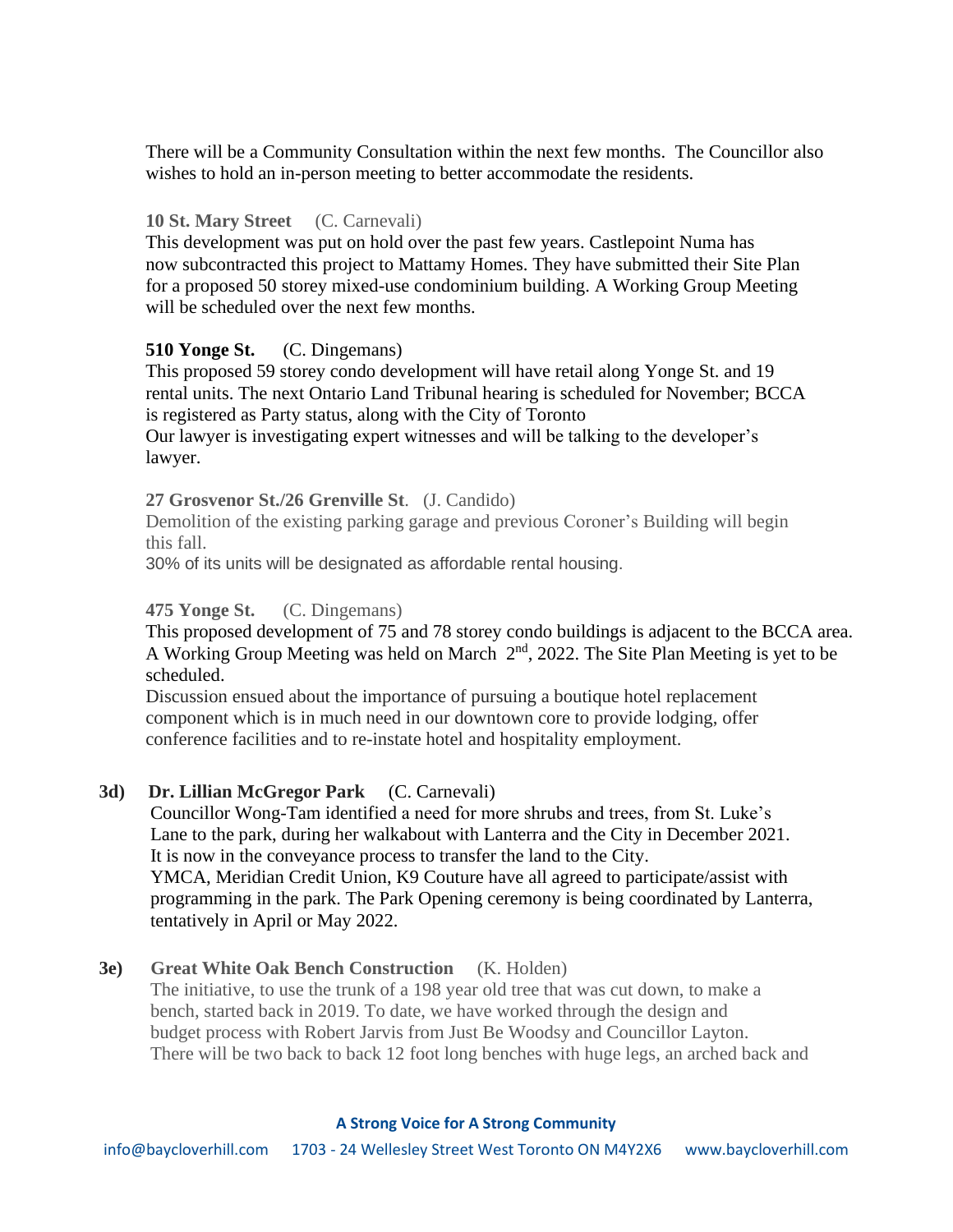arm rests, facing an east/west direction on a bed of crushed gravel surrounded by a wooden barrier.

 It will be located in Queens Park North beside the sister tree of where this tree was cut down.

 To date the City of Toronto has not signed off on any approvals, namely, the design, approvals and budget process nor an installation agreement. Construction of the bench cannot commence until the design and budget approvals are signed off.

# **3f) Green Loop Next Steps** (J. Candido)

 The Green Committee met and prepared a response to the City's Green Loop proposal. Findings indicated that the City takes the North Downtown Yonge Green Loop down to Gerrard St. instead of crossing Yonge by push-button signal at the arch.

 Superior wayfinding signs are needed as opposed to the City proposed PIS. Signs should include park details, associations' name, possibly brief text outline and QR codes to online maps/information/ apps.

 Accessible online information is required to draw attention to other green spaces in the neighbourhood, highlight places of interest and importance in our neighbourhood and promote interesting retail areas like Church Street.

 3-D crosswalks or a green loop element addition needs to be considered as well as the the number of parks in the route need to be determined.

A meeting to review and discuss our strategy with the City will be scheduled in April.

# **Canadian Tire Condo Tower Project: Opportunity for a Rosedale Green Loop** (Kathryn)

 The potential for green space lies between Rosedale to Summerhill, runs west to CPR (10 metres) on the south side of the tracks, to Avenue Rd. and Ramsden Park. This plan would connect 11 parks and enrich the Green Loop.

K. Holden has attended a walk of the proposed new pedestrian walk where she connected with James Brown, an architect with Landscape interests. James may be a good contact for the BCCA Green Loop.

 *Action: A contact may be arranged in the future for a BCCA Green Loop walk with James.*

# **4) NEW BUSINESS**

# **4a) BCCA In Person General Meetings** (J. Candido)

 It was agreed to wait until summer to see if/when everyone feels comfortable to resume in person meetings.

#### **4b) Sundial Proposal or Other Options QPN** (J. Candido)

 The idea is to install a sundial to fill in the existing fountain which is currently in operational. The sundial design with a gnomon in the centre, a concrete mount and numerals would provide both an attractive and educational presence. Sun studies will have to be made as well as an assessment of possible safety hazards related to the gnomon device.

#### **A Strong Voice for A Strong Community**

info@baycloverhill.com 1703 - 24 Wellesley Street West Toronto ON M4Y2X6 www.baycloverhill.com